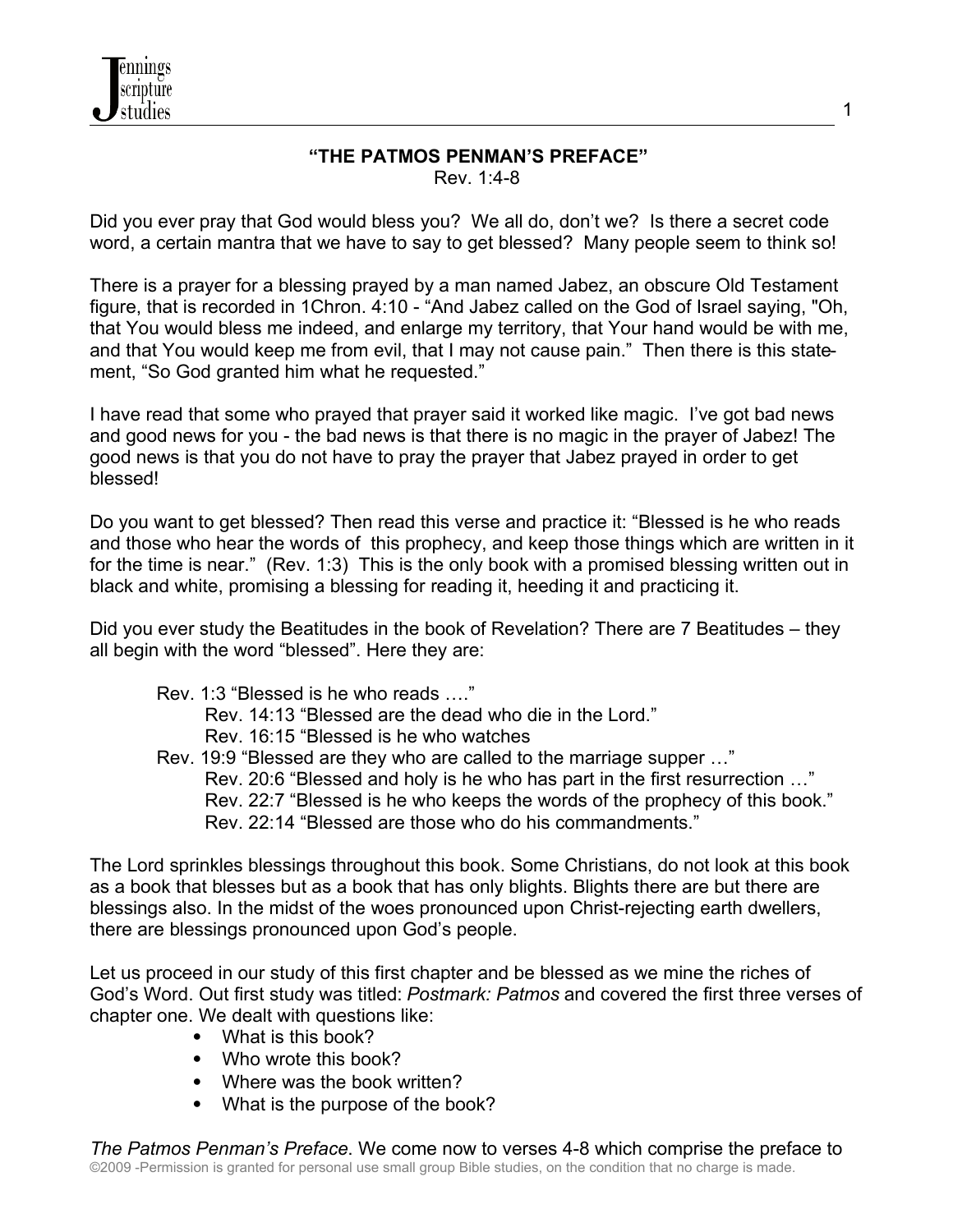the book. In this preface we will notice: (1) The Churches Addressed v.4a; (2) The Central Attraction, v.4b-6 & 8 and (3) The Climactic Announcement, v.7. Consider first:

## **I. THE CHURCHES ADDRESSED.** V.4

 "John, to the seven churches which are in Asia: Grace to you and peace from Him who is and who was and who is to come." (1:4) We have here, first:

### **A. The Location of The Recipients.**

"…in Asia" the area referred to by the word "Asia" is Asia Minor, which is now Turkey. The 7 churches are named in v.11 are: Ephesus, Smyrna, Pergamos, Thyatira, to Sardis, Philadelphia, and Laodicea.

 Remember that John was on the prison island of Patmos located just off the coast of Asia Minor. There were churches other than these 7 in that region but these 7 were nearest to Patmos. It is likely that these churches were specifically under his care before he was exiled to Patmos.

 Although addressed to these 7 particular churches, the messages are for all churches in all eras, for, as II Tim. 3:16 reminds us, "All Scripture is given by inspiration of God, and is profitable for doctrine, for reproof, for correction, for instruction in righteousness, that the man of God may be complete, thoroughly equipped for every good work."

## **B. The Salutation of The Penman.**

**"**Grace to you and peace…" The recipients of this correspondence are greeted with the words "grace and peace" even though there is no peace for the earth's inhabitants during most of the period of time covered in this book.

 The phrase "grace and peace" is used 18 times in the Epistles and Revelation. Grace is the undeserved and unmerited favor of God. Peace, in the biblical sense, is the cessation of internal conflict with God resulting in a calm reliance upon Him at all times and in all situations.

This phrase is always in the same order: "grace and peace." Grace always precedes peace. Never is it otherwise. John is saying to the seven churches and to all who read this book that they are going to need much grace and God will give them peace as they move into the future.

But how do we obtain grace and peace? v.4 tells us: "from Him." Look at it this way:

 "grace" – that is the course that God's gifts take in coming to us; "peace" – that is the force as a result of grace; "from him" – that is the source of grace and peace. **OR** Service Service Service Service Service Service Service Service Service Service Service Service Service Service Service Service Service Service Service Service Service Service Service Service Service Service Service S "grace" – that is the flow; "peace"- that is the fruit; "from him"– Who is the fountain!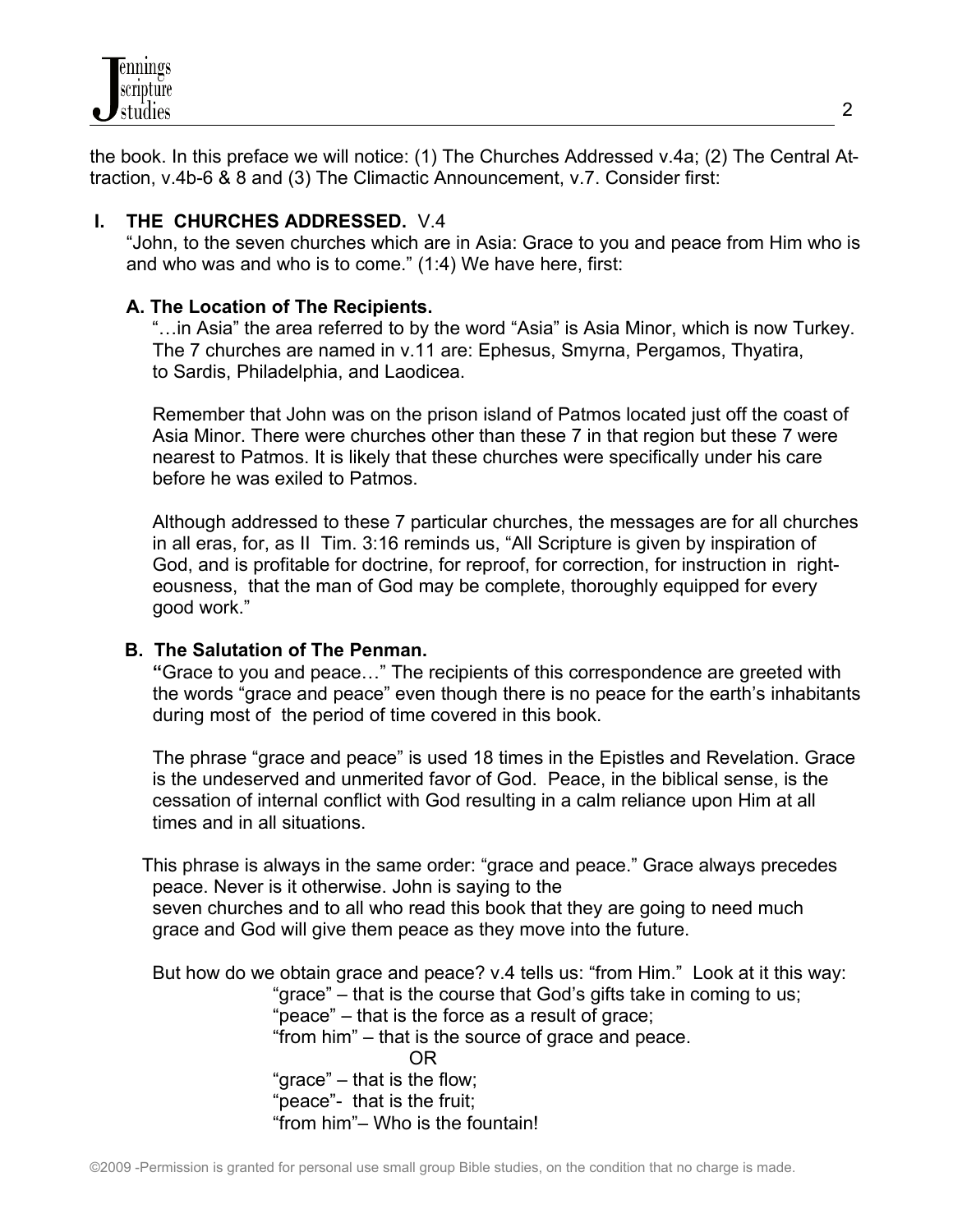

 The title of an old hymn is: "Come Thou Fount Of Every Blessing." The hymn writer had it right. Our Savior is the "fount of every blessing! Grace and peace come from Him! The 7 churches in Asia Minor were the recipients of bestowed grace and peace. God has a bountiful supply of both for us today and we need both in our churches.

First then, we have the Churches Addressed. We move on now to see:

### **II. THE CENTRAL ATTRACTION**. 1:4b-6

 "Grace to you and peace from Him who is and who was and who is to come, and from the seven Spirits who are before His throne, and from Jesus Christ, the faithful witness, the firstborn from the dead, and the ruler over the kings of the earth. To Him who loved us and washed us from our sins in His own blood, and has made us kings and priests to His God and Father, to Him *be* glory and dominion forever and ever. Amen." And verse 8 - "I am the Alpha and the Omega, *the* Beginning and *the* End," says the Lord, "who is and who was and who is to come, the Almighty."

These verses contain some of the most descriptive language depicting the Lord Jesus Christ in the New Testament. The book of Revelation is rich in its descriptions of the person and the work of Christ. Indeed He is the Central Attraction. Let us divide up this section as follows:

- 1. Christ and the Trinity;
- 2. Christ and His Titles;
- 3. Christ and His Triumphs.

#### **A. Christ And The Trinity.** V. 4 & 5a

Note the trinity in these verses:

- *God the Father*  "Him who is and who was and who is to come…" v.4a
- *The Holy Spirit*  "and from the seven Spirits who are before His throne…." v.4b (The Holy Spirit is not 7 persons. (The Living Bible: "and from the seven-fold Spirit before His Throne.") Isaiah 11:2 helps clarify the statement:
	- "(1) The Spirit of the LORD shall rest upon Him,
	- (2) The Spirit of wisdom
	- (3) and understanding,
	- (4) The Spirit of counsel
	- (5) and might,
	- (6) The Spirit of knowledge
	- (7) and of the fear of the LORD." Seven-fold Spirit !
- *Jesus Christ*  "and from Jesus Christ …." v.5a Here we have the Father, the Son and the Holy Spirit. This book has the full authority of the God-head behind it.

#### **B. Christ And His Titles.** vs.5 & 8

- There are multiple titles for the Christ here:
- *"Faithful witness"* v.5a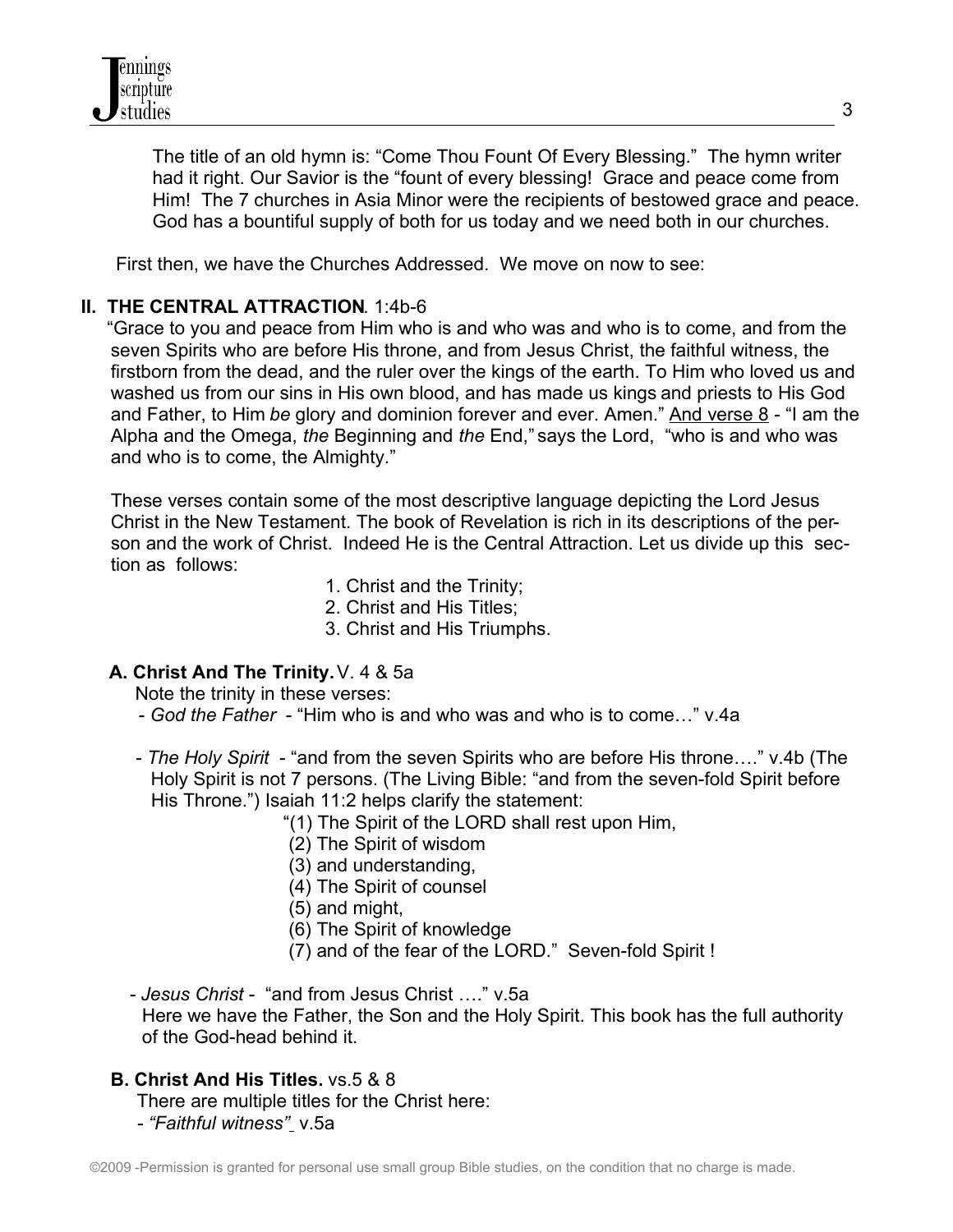Revelation 3:14 "And to the angel of the church in Laodicea write: The words of the Amen, the faithful and true witness, the origin of God's creation."

- *"the firstborn from the dead"* v.5b

 "Firstborn", in this instance, describes a position of authority rather than physical birth. Christ is also called "the firstborn over all creation" in Colossian 1:15.

- *"and the ruler over the kings of the earth"* v.5c

Note that each of these 3 titles corresponds to the 3 periods of Christ's ministry:

- \* "faithful witness" refers to His earthly life and ministry;
	- \* "firstborn from the dead" points to His death and resurrection
	- \* "ruler of the kings of the earth" His future reign.
	- "*The Alpha and Omega*" v.8 The first and last letters of the Greek alphabet in other words, He is the A to Z and all the letters in between! This phrase conveys the thought of infinitude, of an unbounded existence which transcends all – eternal!
	- *"The beginning and the end"* v.8 This phrase means basically the same thing as Alpha and Omega.
	- "*The Lord"* v.8c Some manuscripts have "Lord God."
	- *"The Almighty"* v.8d That is, "the omnipotent". "Almighty" occurs often in Revelation and nowhere else in the N.T. except once in 2 Cor. 6:18.

 These seven titles (seven is the number of completion) are used at the beginning of this final Bible book and preceding the final written revelation from Christ, to stamp divine authority, authenticity and finality upon the communication.

 We have briefly examined Christ and the Trinity and Christ and His Titles. Now, to conclude this section, consider with me:

## **C. Christ And His Triumphs**. vs.5b-6

 **Illust.** After the Youth Leader had been teaching the book of Revelation for several weeks, he asked a teenager if he could summarize the book of Revelation in one sentence. "That's easy", the boy replied. "Jesus wins!"

 We do not have to wait to the end of the book to learn that Jesus Wins! Right here in vs.5 and 6 we see several triumphs that Jesus has already won. Notice:

 - *He Loved Us.* "To Him who loved us" v.5 Some translations read: "loves" – present tense. As sinners, was there anything about us that made us lovable? No! I believe that one's salvation begins right here. Triumphant love!

 *- He Loosed Us*. v.5 "washed us from our sins in His own blood." The word translated ©2009 -Permission is granted for personal use small group Bible studies, on the condition that no charge is made.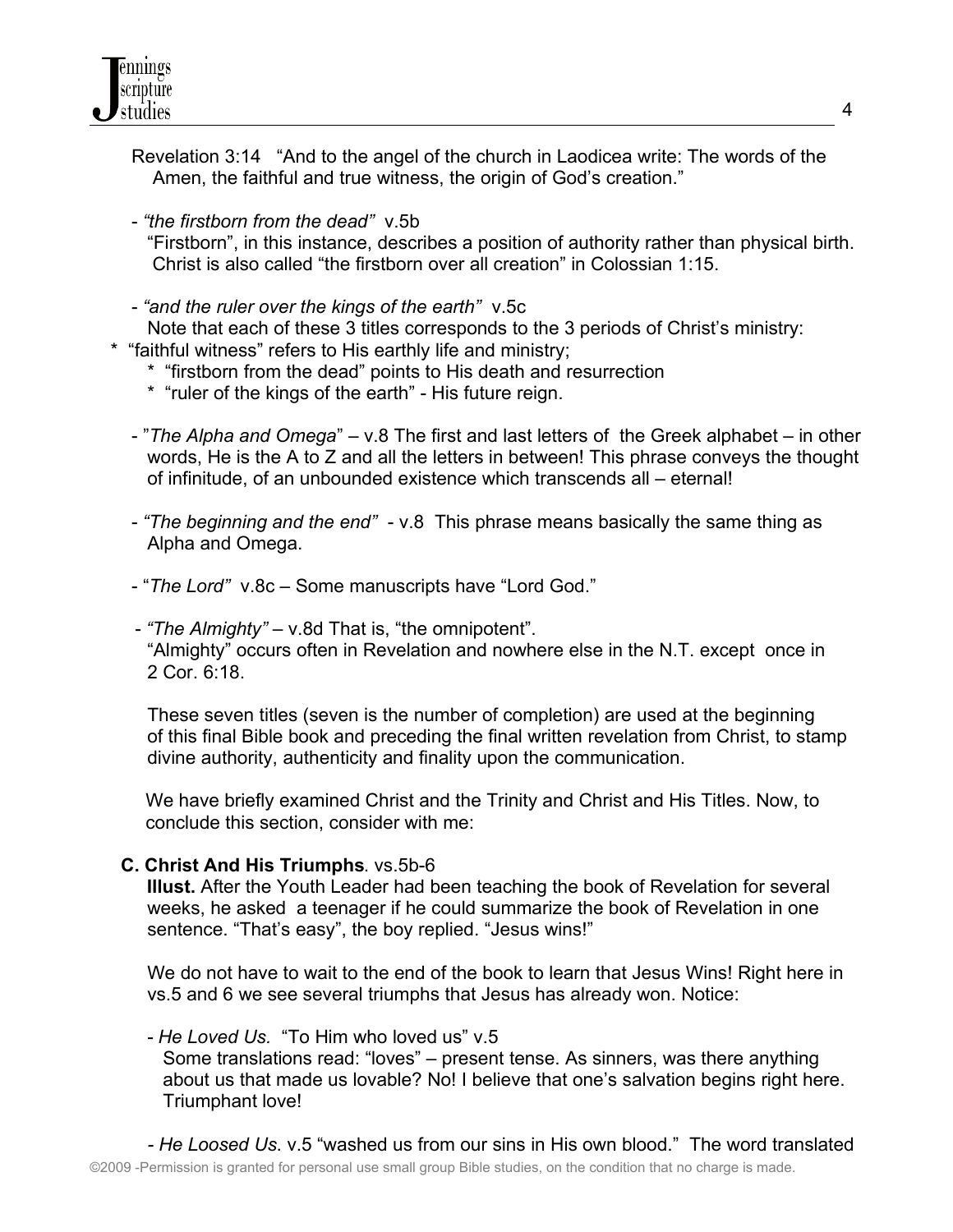"washed" is the Greek word "lutron" meaning "to pay a ransom and release". The NASB reads: "and loosed us from our sins by his blood". We don't have to go around as though we have a ball and chain around out leg, dragging our sins with us. He has loosed us!

 **Illust.** Lazarus, when Jesus raised him from the dead, was still wrapped in grave clothes and Jesus said, "loose him and let him go!" (John 11:44) Off with the ward robe of the dead, on with the wardrobe of the living! Now, back to v. 6:

- *He Lifted Us. "*and has made us kings and priests to His God and Father, to Him be glory and dominion forever and ever. Amen." (v.6) Again, the NASB renders it: "and He has made us to be a kingdom, priests to His God and Father.' Jesus! Jesus! What triumphs He has won and we are the beneficiaries! It's all about Him!

 **Illust.** A missionary in China was always talking and teaching about Jesus. A China man asked him, "Why you always talk Jesus, Jesus Jesus?" The missionary asked: "What did you eat yesterday?" The man answered, "Rice." "What have you eaten today?" The Chinese man said, "Rice." The missionary asked again, "What will you eat tomorrow?" He replied, "Rice." The missionary asked, "Why do you always eat rice, rice, rice?" The Chinaman answered, "Because it gives me life and health." The missionary said, "Ah, that is why I talk and teach Jesus, Jesus, Jesus because He gives life and health to the soul!"

 Jesus is the Central Attraction in this book and He should be the Central Attraction in every church! The Apostle Paul said, "We preach not ourselves but Christ Jesus the Lord ….." (2 Cor.4:5)

 He loves us, He loosed us, He lifted us but Satan has fought him every step of the way. Yet Christ, our Lord and Savior triumphs ! Jesus wins !

As we conclude our study let us consider one more verse: v.7 and:

#### **III. THE CLIMACTIC ANNOUNCEMENT.**

"Behold, he comes with clouds; and every eye shall see him." v.7

 The golden thread that runs throughout the book of Revelation is the return of Jesus Christ. The book both begins and ends with the emphasis upon His coming. This is the next event on God's calendar. think with me about this event as follows:

## **A. The Mention Of Christ's Return.**

 "Behold, he comes." - "Behold" is the paramount attention-getting word in the N.T. Some examples of its usage:

- (1) John 1:29 "Behold! The Lamb of God who takes away the sin of the world!"
- (2) Luke 24:49 "Behold, I send the promise of My Father upon you." (The Hoy Spirit)
- (3) I John 3:1 "Behold what manner of love the Father has bestowed upon us…"
- (4) Rev. 3:20 "Behold, I stand at the door and knock…"
- (5) Rev. 16:15 "Behold, I am coming as a thief…."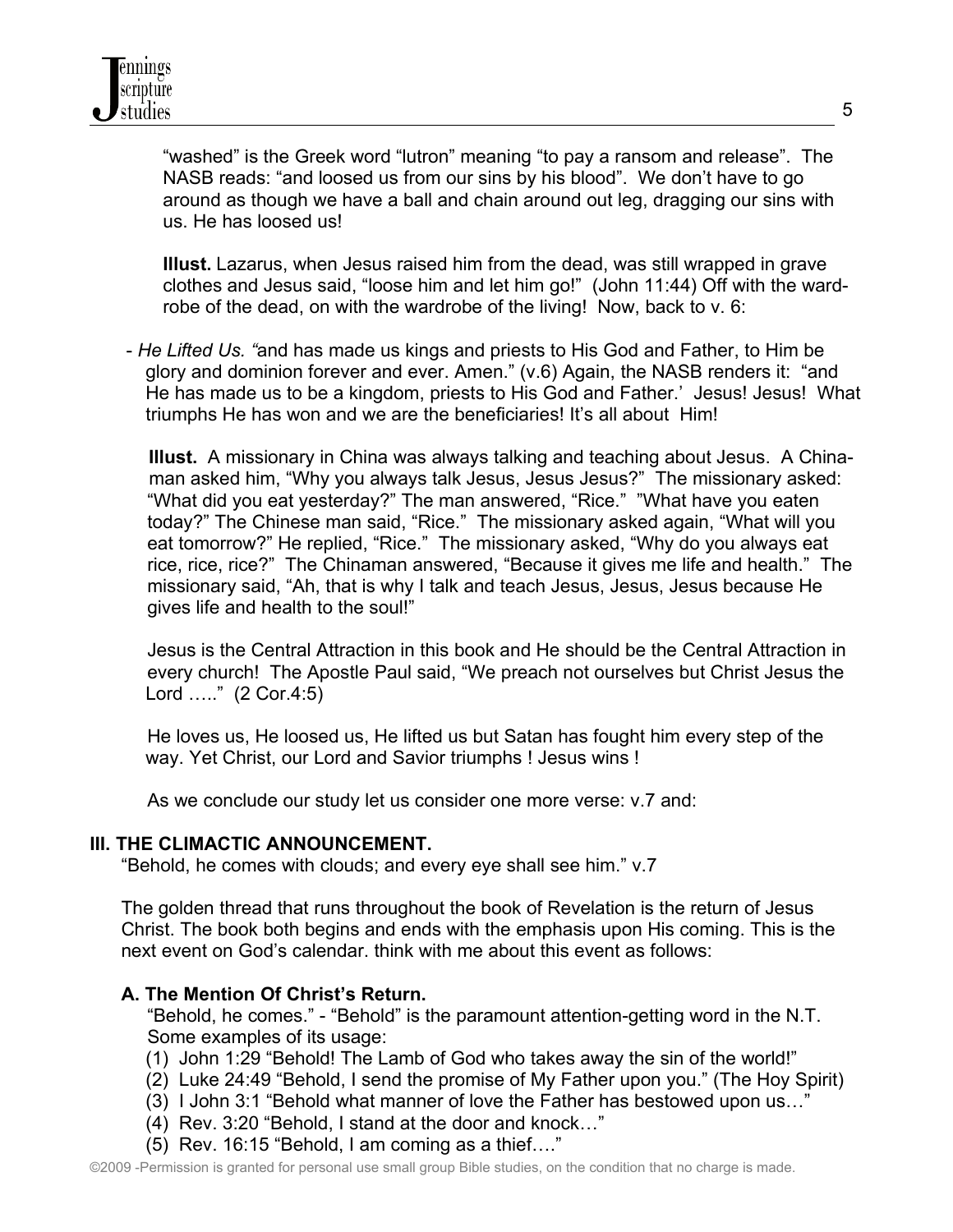

 God wants to get our attention! v.7 is saying "Attention ! Jesus is coming!" But it seems as though few are paying attention.

### **B. The Manner Of Christ's Return.**

 "He comes with clouds." Here is a very interesting statement. What doers it mean? Really want to know? Well, let me give you 2 principles of biblical interpretation that will help you to understand any Bible passage:

 *First,* When interpreting scripture it is absolutely essential that we compare scripture in one place with similar scripture in another place. Got that?

 *Second*, consider every word in each similar passage. You will see what I mean as we unravel this statement about "clouds".

In understanding v.7 and the words, "He comes with clouds" consider:

(1) There are two different types of clouds that mentioned in scripture:

- a. *There are vapor clouds*. Acts 1:9 is one of many examples: "He was taken up, and a cloud received Him out of their sight."
- b. *There are people clouds*. Heb. 12:1 "Since we are surrounded by so great a cloud of witnesses, let us lay aside every weight, and the sin which so easily ensnares us… " The "people clouds" in this passage refer to the persons in chapter 11, the Faith Hall of Fame.
- (2) Furthermore, there are 2 different prepositions used in reference to clouds:
	- a. "IN clouds" Luke 21:27 "Then they will see the Son of Man coming IN a cloud with power and great glory." Vapor cloud..
	- b. "WITH clouds" Rev. 1:7 "He comes WITH clouds." And Jude 14: "Behold, the Lord comes with ten thousands of His saints ...." ( Different translations: "with Thousands upon thousands"; "with myriads"; "tens of thousands"; "with many thousands'; "with millions". These are clouds of people!

 The manner of the Lord's coming is that He will come accompanied with clouds of people -all those who have previously ascended to be with Him. Let's move on to our final phrase inv .7 :

#### **C. The Multitudes At Christ's Return.**

 Rev 1:7 - "and every eye will see Him, even they who pierced Him. And all the tribes of the earth will mourn because of Him."

Keep in mind that the return of Christ is in two phases:

 *He Comes "For" His People*. I Thess. 4:16-17 – "For the Lord Himself will descend from heaven with a shout, with the voice of an archangel, and with the trumpet of God. And the dead in Christ will rise first. Then we who are alive *and* remain shall be caught up together with them in the clouds to meet the Lord in the air. And thus we shall always be with the Lord."